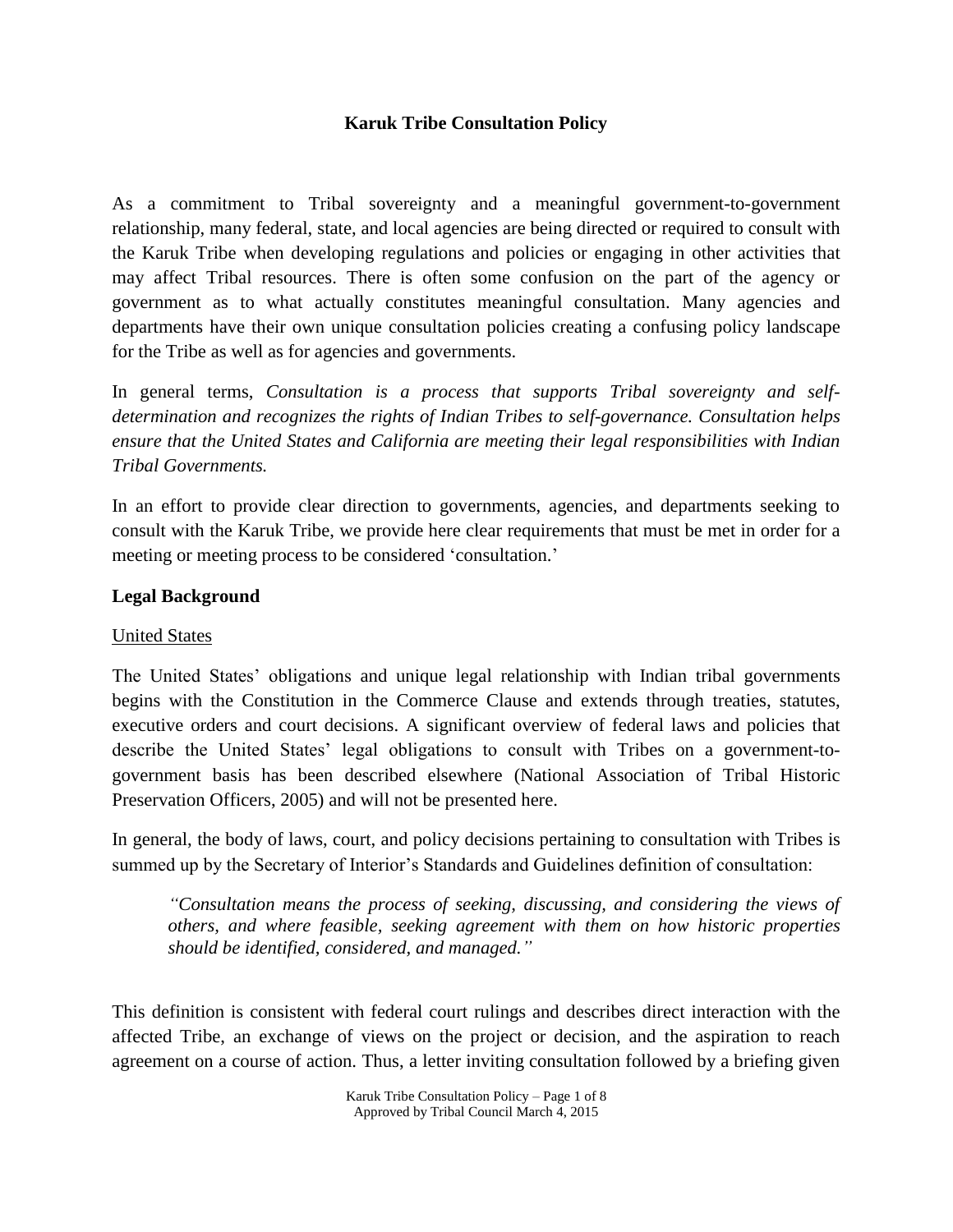to Tribes by the Agency does not constitute consultation. Consultation and coordination may also serve to effect the Tribe's assumption of leadership role in the management of federal programs consistent with the principles of self-governance and self-determination as codified in the Indian Self Determination and Education Assistance Act of 1975, (Public Law 93-638).

In 2000, Executive Order 13175 (Consultation and Coordination with Indian Tribal Governments) served as a re-affirmation of the Federal Government's commitment to tribal sovereignty, self-determination, and self-governance. This Order firmly establishes the policy of the administrative branch of government as one that institutionalizes regular and meaningful consultation with Tribes in the development of federal policies affecting Tribes. It directs Agencies to respect treaty rights and grants wide discretion to Tribes to exercise principals of self-governance and develop of Tribal policies. Further, this Order directs each Agency to develop a consultation process (National Association of Tribal Historic Preservation Officers, 2005).

## California

The State of California's obligation to consult with Tribes is less clear. It has been generally accepted by policy makers at the state level that the federal obligation to consult with Tribes does not create an obligation for the state.

However, there are several state policies that do require consultation with Tribes. State planning law requires cities and counties to consult with California Native American tribes during the local planning process for the purpose of protecting Traditional Tribal Cultural Places. SB 18, authored by Senator John Burton and signed into law by Governor Arnold Schwarzenegger in September 2004, effectively amended California's General Plan Guidelines to include a Tribal consultation requirement (Governor's Office Office of Planning and Research, 2005). This essentially requires cities and counties to contact, and consult with, California Native American tribes prior to amending or adopting any general plan or specific plan, or designating land as open space. More recently the State Legislature approved AB 52 (effective July  $1<sup>st</sup>$ , 2015), a bill that amends the California Environmental Quality Act (CEQA) to add protections for the new category of "Tribal Cultural Resources". Furthermore, it requires the lead agency to contact the Tribe about a CEQA project. If the Tribe requests consultation within 30 days, the lead agency must consult with the Tribe.

California Government Code §65352.4 defines consultation for local governments and tribes:

*"Consultation means the meaningful and timely process of seeking, discussing, and considering carefully the views of others, in a manner that is cognizant of all parties' cultural values and, where feasible, seeking agreement. Consultation between government agencies and Native American tribes shall be conducted in a way that is* 

> Karuk Tribe Consultation Policy – Page 2 of 8 Approved by Tribal Council March 4, 2015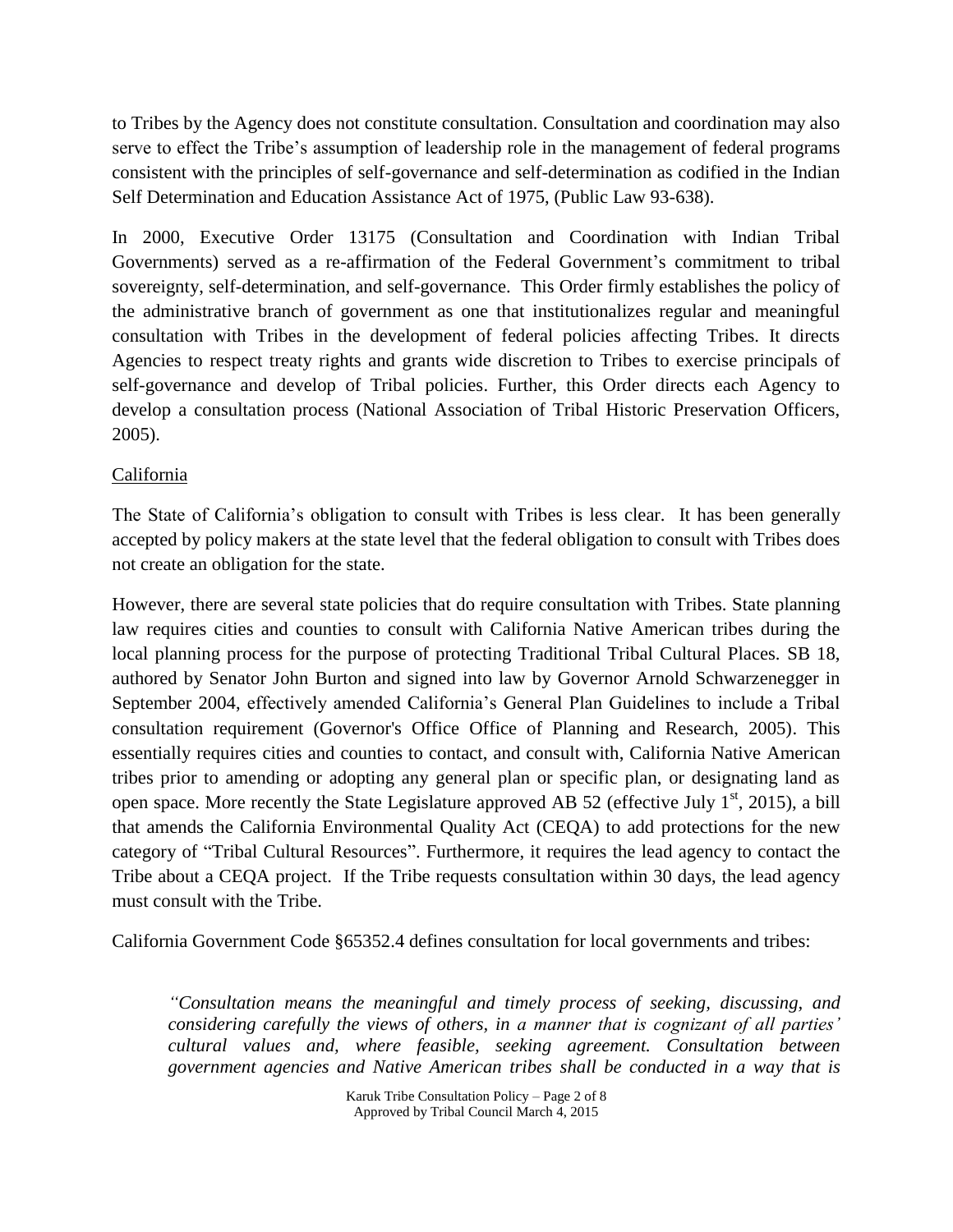*mutually respectful of each party's sovereignty. Consultation shall also recognize the tribes' potential needs for confidentiality with respect to places that have traditional tribal cultural significance."*

However, the detailed consultation flow chart included in the California Office of Planning and Research's (OPR) Consultation Guidelines read more like step-by-step directions to notify, take comments, and then make a decision. There is no recourse spelled out if a Tribe and a local government or agency fails to reach agreement.

More recently Governor Jerry Brown addressed California's lack of a more comprehensive tribal consultation policy by signing executive order B-10-11 in 2011. The order is brief and simple, and essentially directs the Governor's Tribal Advisor to:

- Serve as a direct link between the Tribes and the Governor of the State of California.
- Facilitate communication and consultations between the Tribes, the Office of the Governor, state agencies, and agency tribal liaisons.
- Review state legislation and regulations affecting Tribes and make recommendations on these proposals.

It is notable that B-10-11 effectively directs all state agencies and/or departments to develop a consultation policy, and yet does not provide a clear definition of Consultation.

The first California Agency to develop a consultation policy was the Natural Resources Agency. The policy states:

*"The purpose of this policy is to ensure effective government-to-government consultation between the Natural Resources Agency, departments of the Natural Resources Agency and Indian tribes and tribal communities to further this mission and to provide meaningful input into the development of regulations, rules, policies, programs, projects, plans, property decisions and activities that may affect tribal communities… The goal of the policy is to engage in timely and active process of actively seeking, discussing, and considering the views of California Indian Tribes…"*

It is of note that the result of Governor Brown's executive order is that all 11 California agencies, and likely all the departments within those agencies, will develop a separate consultation policy that will have to be consistent with the executive order. This runs the risk of introducing confusing and inconsistent consultation policies and of imposing a lot of work on the part of Tribes to participate in policy development.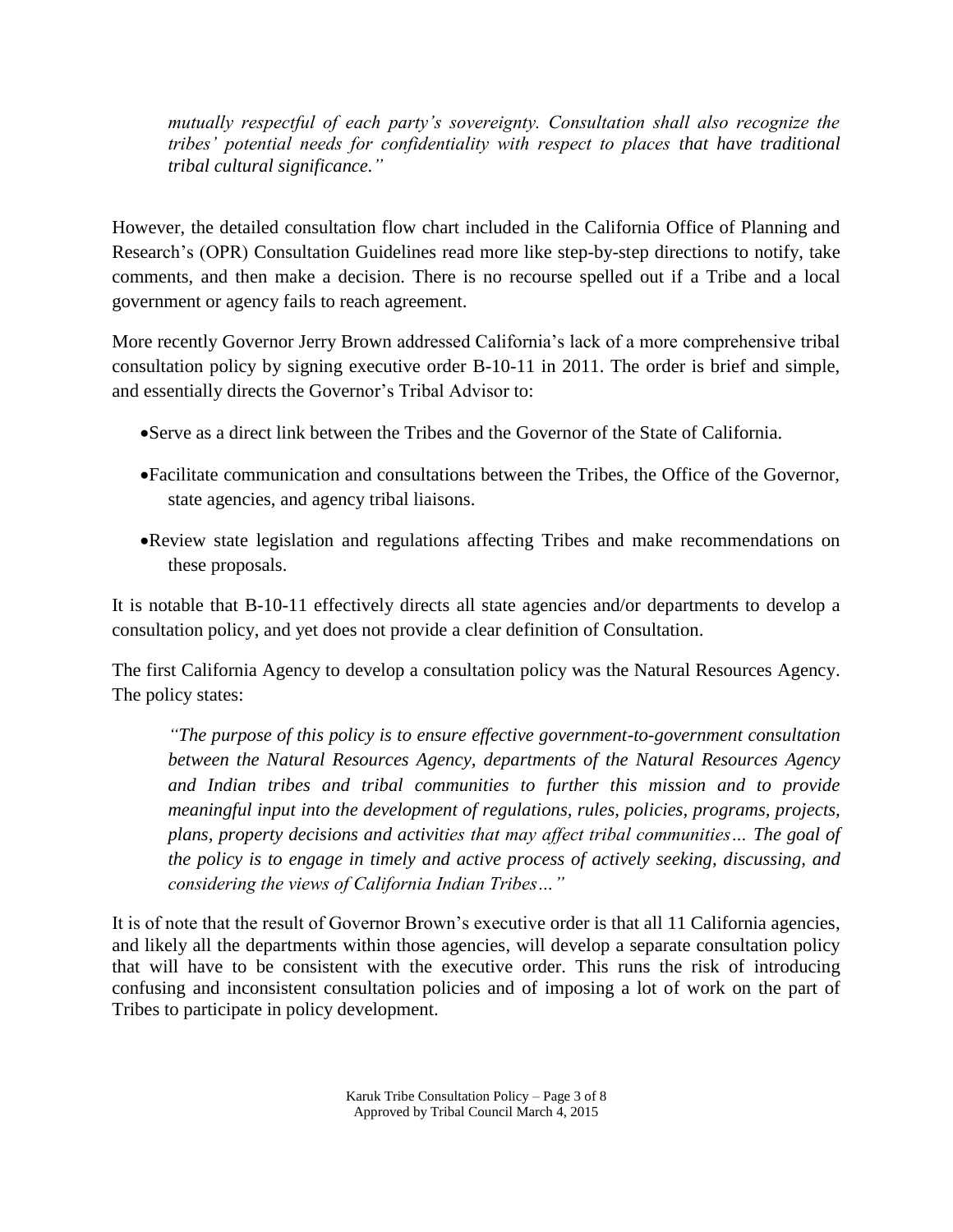### **The Need for a Karuk Tribal Consultation Policy**

In order to avoid engaging with multiple departments and multiple managing agencies as California enacts Executive Order B-10-11, we have developed our own consultation policy for state and federal departments and agencies to comply with. This policy is intended to be consistent with the body of federal law pertaining to Tribal consultation and to provide clear direction to local, state, and federal agencies on what actions are necessary on their part to meet the definition of 'consultation.'

### **Karuk Tribe Definition of Consultation**

The Karuk Tribe defines Consultation as *the process of seeking, discussing, and seriously considering the views of the Karuk Tribe, and seeking agreement with the Karuk Tribe on the development of regulations, rules, policies, programs, projects, plans, property decisions and activities that may affect Tribal Resources, historic properties, contemporary cultural practices, and those persons under Tribal jurisdiction. This requires true government-to-government contact between the agency, government, or department and the Tribe, where high level Agency representatives meet with Tribal leaders as well as staff.* 

For some broad decisions, such as development and modification of federal policies that affect all Indian Nations similarly, the Tribe may accept invitations to participate in *Multilateral-Tribal consultations.*

For ongoing processes, such as water quality monitoring programs for example, the Tribe may seek regular meetings at an agreed upon interval. These meetings would be defined as *Coordination Meetings* which serve to clarify how Tribal and the Consulting Entity's jurisdictions or responsibilities apply to a given issue. Coordination Meetings may serve as fora for sharing data or making agreements to share responsibilities about data collection. Coordination meetings may also be used as an opportunity for the Tribe to provide input on processes such as development of agency, government, or departmental plans. Often, Coordination meetings involve only staff but may involve Tribal or other decision makers.

For other decisions, particularly but not limited to activities with a direct effect on Tribal resources, the Tribe may demand bi-lateral Government-to-Government consultation. This process is usually invoked when the proposed regulations, rules, policies, programs, projects, plans, property decisions or activities will clearly have a significant and direct effect on Tribal Resources, historic properties, contemporary cultural practices, and/or those persons under Tribal jurisdiction.

Section 106 of the National Historic Preservation Act of 1966 (NHPA) requires Federal agencies to take into account the effects of their undertakings on historic properties. The regulations that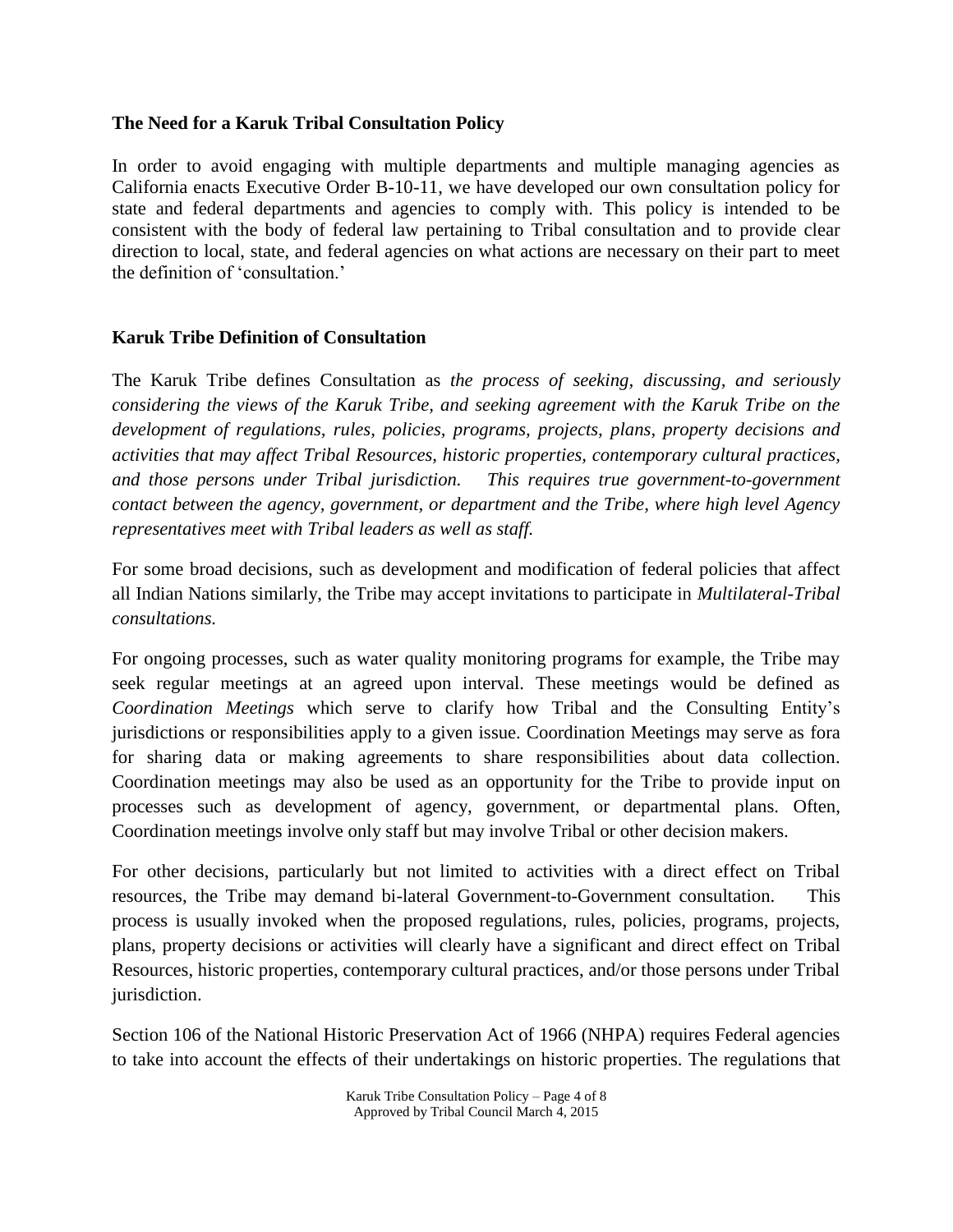implement section 106 (36 CFR 800) specify a distinct process of evaluation and consultation. The Karuk Tribe has assumed State Historic Preservation Officer (SHPO) responsibilities on their Tribal Lands and also advises and assists on lands within or near Aboriginal Territory that may impact Tribal Cultural Resources. The Karuk Tribe has a Tribal Historic Preservation Officer (THPO). Accordingly, consultations following the Section 106 process should go to the THPO and will be reviewed and coordinated in accordance with the Karuk Tribe THPO Plan.

Karuk Tribe THPO Contact:

Karuk Tribe THPO Department of Natural Resources P.O. Box 282 Orleans, CA 95556 Ph: (530) 627-3446

*Bi-lateral Government-to-Government Consultation* must adhere to the following process unless an alternative process is approved by Karuk Tribal Council:

### **Step 1: Request for Consultation**

*Early in the planning process*, any Consulting Entity that seeks to develop regulations, rules, policies, programs, projects, plans, property decisions or activities that may affect Tribal Resources, historic properties, contemporary cultural practices, and/or those persons under Tribal jurisdiction must request consultation by sending a letter to the Tribe's Self-Governance Coordinator. This letter should include a draft or overview of the scope of the project, including any maps of the project area and a summary describing how the contemplated regulations, rules, policies, programs, projects, plans, property decisions or activities may affect Tribal Resources, historic properties, contemporary cultural practices, and/or those persons under Tribal jurisdiction. The letter should also include a contact person, timeline of the project as well as any other relevant information to assist the Tribe in appropriately identifying potential impacts.

Within 30 days after reception of the request for consultation, the Tribal Council will designate a project consultation coordinator (PCC) who will then schedule a pre-consultation meeting.

If the Consulting Entity fails to request consultation on the development of regulations, rules, policies, programs, projects, plans, property decisions or activities that the Tribe believes may affect Tribal Resources, historic properties, contemporary cultural practices, and/or those persons under Tribal jurisdiction, the Tribe may take the initiative to request consultation. In this event, the Tribe expects a response from the Consulting Entity within 30 days of the receipt of the request.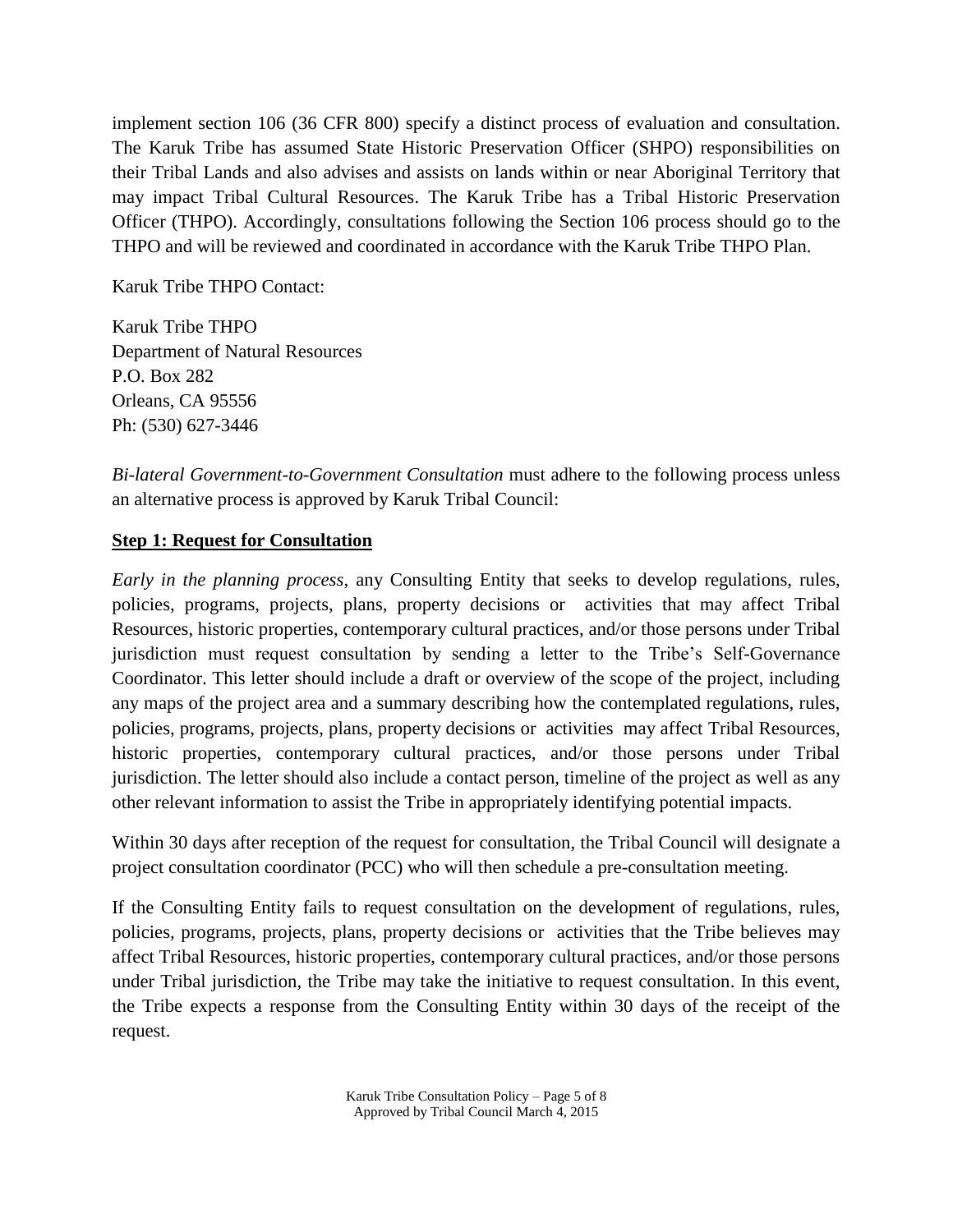## **Step Two: Pre-consultation Meeting**

Before the Consulting Entity moves past the scoping stage of the project, it must participate in a pre-consultation meeting. This meeting will involve the PCC and Tribal staff who will be responsible for briefing the council before the first true consultation meeting, and possibly also involve Tribal Council members.

In this meeting the Consulting Entity should present the proposed regulations, rules, policies, programs, projects, plans, property decisions or activities and discuss how they may affect Tribal Resources, historic properties, contemporary cultural practices, and/or those persons under Tribal jurisdiction.

## **Step Three: Initial Consultation Meeting**

The Consulting Entity arranges with the PCC, a time, place, and agenda for first consultation meeting.

The Initial Consultation Meeting should address the following:

1) A discussion to determine if there are barriers to Tribal participation such as timing, financing, and/or location. Agency must provide funds to allow for consultation if necessary;

2) A discussion of any sensitivity regarding sacred sites affected by the project and whether or not a religious leader should be included in the consultation;

3) An agreed upon meeting format for the process;

4) Development of a Consultation Calendar or other agreed upon meeting interval to ensure that enough meetings are planned to ensure adequate Consultation. The Consultation Calendar or planned meetings should take into account the Consulting Entity's statutory or regulatory obligations pertinent to the decision, availability of Tribal Council Members (and possibly cultural practitioner(s)) to participate, and time to gather all necessary information and data.

### **Step 4: Ongoing Consultation Meetings**

Consultation meetings should continue at regular intervals pursuant to the agreed upon Consultation Calendar or meeting interval until agreement is reached or until the Tribe and Consulting Entity agrees that agreement is impossible. Some consultation meetings may be in formal settings, while others may include field trips to project locations as needed. Informal meetings between staff and sub-groups or sub-committees may be formed on an ad hoc basis as needed and agreed upon.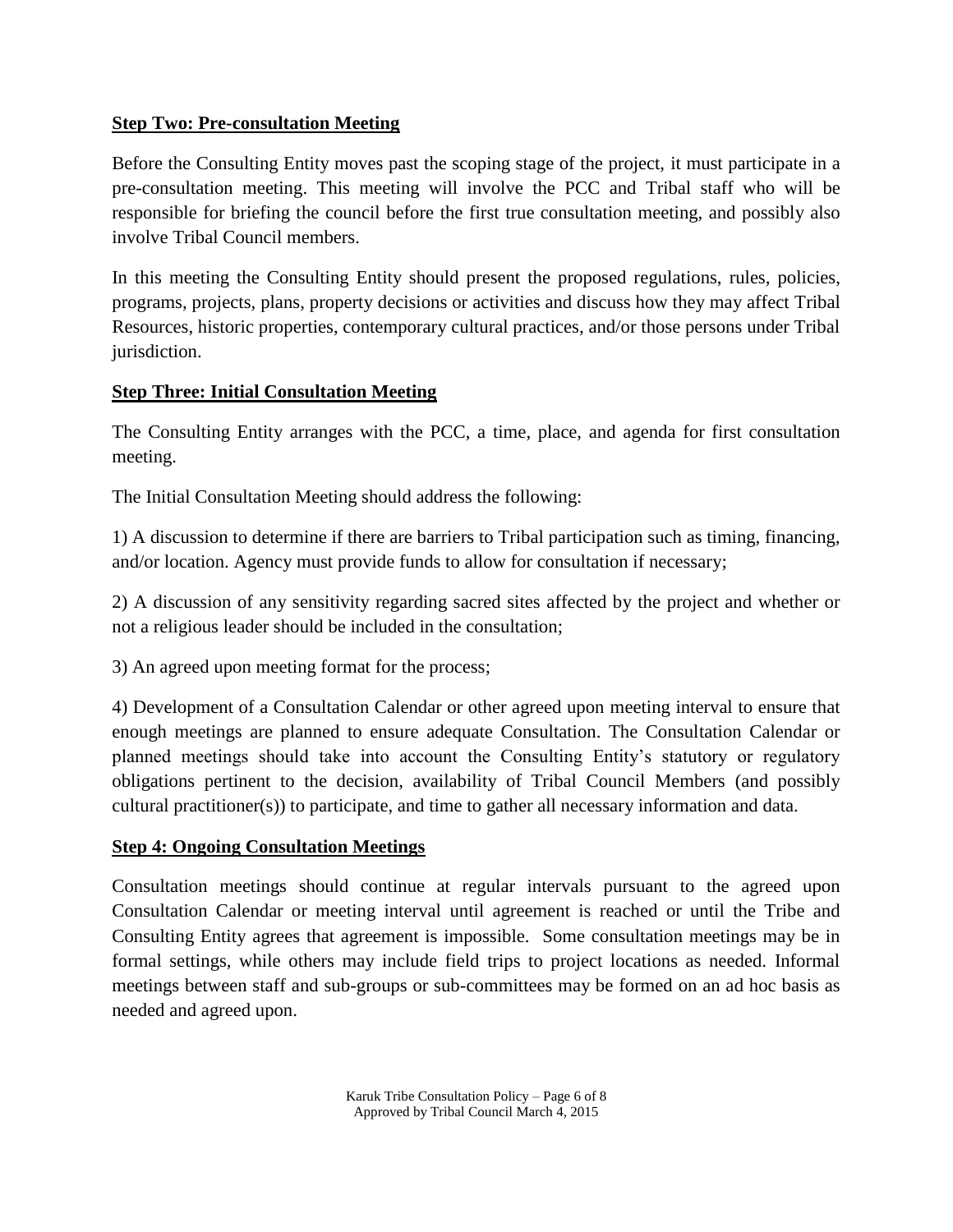# **Step 5: Certification of Completed Consultation**

At the end of the process, the Tribe will offer a Tribal Resolution certifying that consultation was completed in compliance with this policy or not. In the event that the Tribe deems that the Consulting Entity failed to consult properly, a letter from the Tribe will explain this failure and be shared with director or executive authority of the Consulting Entity.

# **Consultation Record**

Meeting notes, minutes, shared documents, and any recorded audio or video files shall be maintained in common between the Tribe and the Consulting Entity. Culturally or spiritually sensitive information provided by the Tribe shall remain confidential or returned to the Tribe upon request unless otherwise agreed to in writing by the Karuk Tribe.

# **Best Management Practices**

In addition to the above requirements for consultation, the Karuk Tribe suggests the following Best Management Practices for agencies, governments, or departments seeking to engage in consultation to abide by:

•Multiple contacts that begin early in the planning process and continue throughout the project;

•Multiple venues for consultation, such as the Agency office and locations close to Tribe and the area of the undertaking;

•Formal and informal meetings;

- •The existence of an Agency Tribal Liaison;
- •The Agency's fostering of a relationship with relevant Tribal staff;
- •An early effort to identify the areas of concern to the Tribe;

•Provision to Tribe of full and candid information prior to the first meeting (in the consultation initiation letter and at the pre-consultation meeting);

•An open-ended and flexible agenda (no hidden agendas);

•Facilitators for the sessions, alternating between Agency and Tribal leaders or agreed upon third party;

•A successful result viewed as partners arriving at an agreement, although reaching an agreement is not an end in itself;